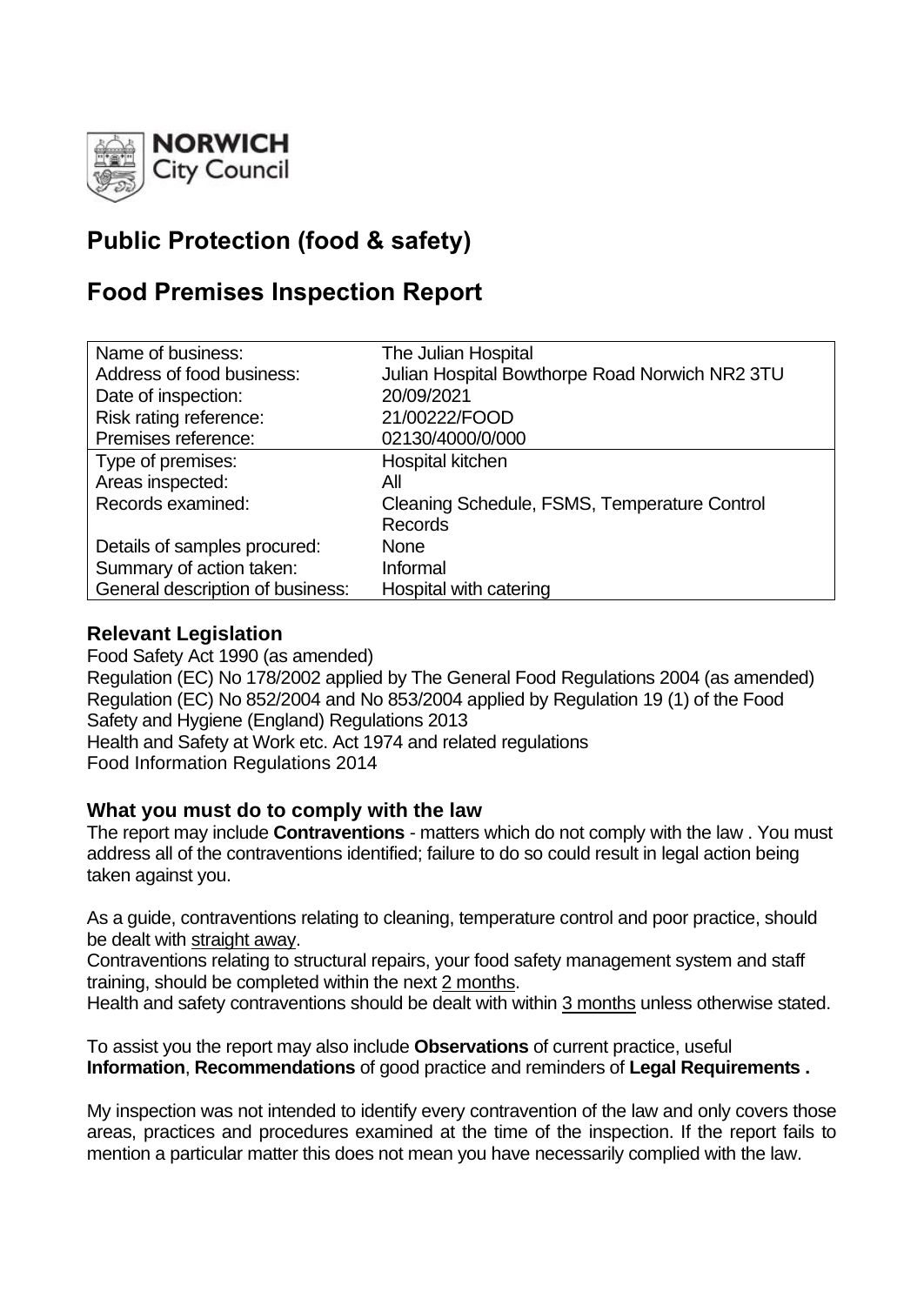### **FOOD SAFETY**

#### **How we calculate your Food Hygiene Rating:**

The food safety section is divided into three areas which you are scored against for the hygiene rating:

- 1. Food hygiene and safety procedures
- 2. Structural requirements
- **3.** Confidence in management/control procedures

Your Food Hygiene Rating is 4 - a good standard



#### **1. Food Hygiene and Safety**

Food hygiene standards are high. You demonstrated a very good standard of compliance with legal requirements. You have safe food handling practices and procedures and all the necessary control measures to prevent cross-contamination are in place. Some minor contraventions require your attention. **(Score 5)**

Contamination risks

**Observation** I was pleased to see you were able to demonstrate effective controls to prevent cross-contamination.

Hand-washing

**Observation I** was pleased to see handwashing was well managed.

Personal Hygiene

**Observation** I was pleased to see that standards of personal hygiene were high.

Temperature Control

**Observation** I was pleased to see you were able to limit bacterial growth and/or survival by applying appropriate temperature controls at points critical to food safety and that you were monitoring temperatures.

#### Poor Practices

**Contravention** The following matters represented poor practice and if allowed to continue may cause food to become contaminated or lead to its deterioration:

• Beach ward - container of grated cheese was dated 'use by' 30/9, it had been opened on 16/9 in the upright fridge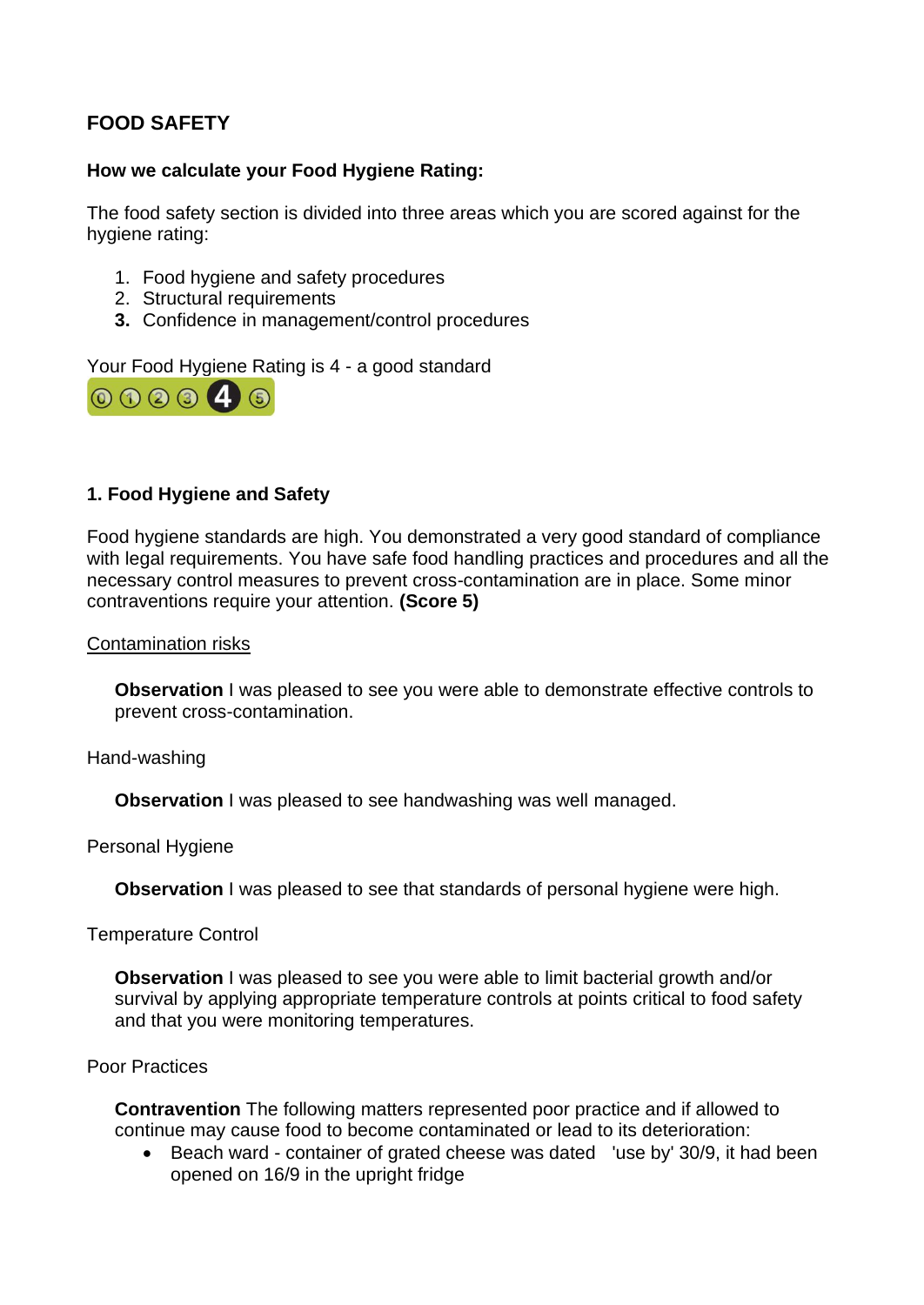• Sandringham ward - container of tuna mayonnaise had been given a 5 day 'use by' date. This was thrown away in my presence as you could not determine when it had been opened in the upright fridge

**Recommendation** You should have a system to identify when open or prepared foods need to be used by or discarded, to ensure the food is fit for consumption. I recommend you apply labels which give a date that is 2 days after the day of production e.g. if food is opened on Monday it should be used by the end of Wednesday (an exception is rice which should not be kept longer than 24 hours)

#### **2. Structure and Cleaning**

The structure facilities and standard of cleaning and maintenance are all of a good standard and only minor repairs and/or improvements are required. Pest control and waste disposal provisions are adequate. The minor contraventions require your attention. **(Score 5)**

Cleaning of Structure

**Contravention** The following items were dirty and require more frequent and thorough cleaning:

- flooring behind and under equipment
- Beach ward wall next to dishwasher
- Beach ward pipework next to dishwasher
- Blickling ward underneath wash hand basin
- Blickling ward flooring under equipment
- Blickling ward fly screens
- Sandringham ward flooring under sinks
- Sandringham ward wall behind sinks

Cleaning of Equipment and Food Contact Surfaces

**Contravention** The following items are dirty and must be cleaned:

- Beach ward packaging film to inside of door to upright freezer needs to be removed for easy cleaning
- Blickling ward interior to microwave
- Blickling ward cutlery tray
- Blickling ward packaging film to inside of door to upright freezer needs to be removed for easy cleaning

Cleaning Chemicals / Materials / Equipment and Methods

**Observation I** was pleased to see that the premises was kept clean and that your cleaning materials, methods and equipment were able to minimise the spread of harmful bacteria between surfaces.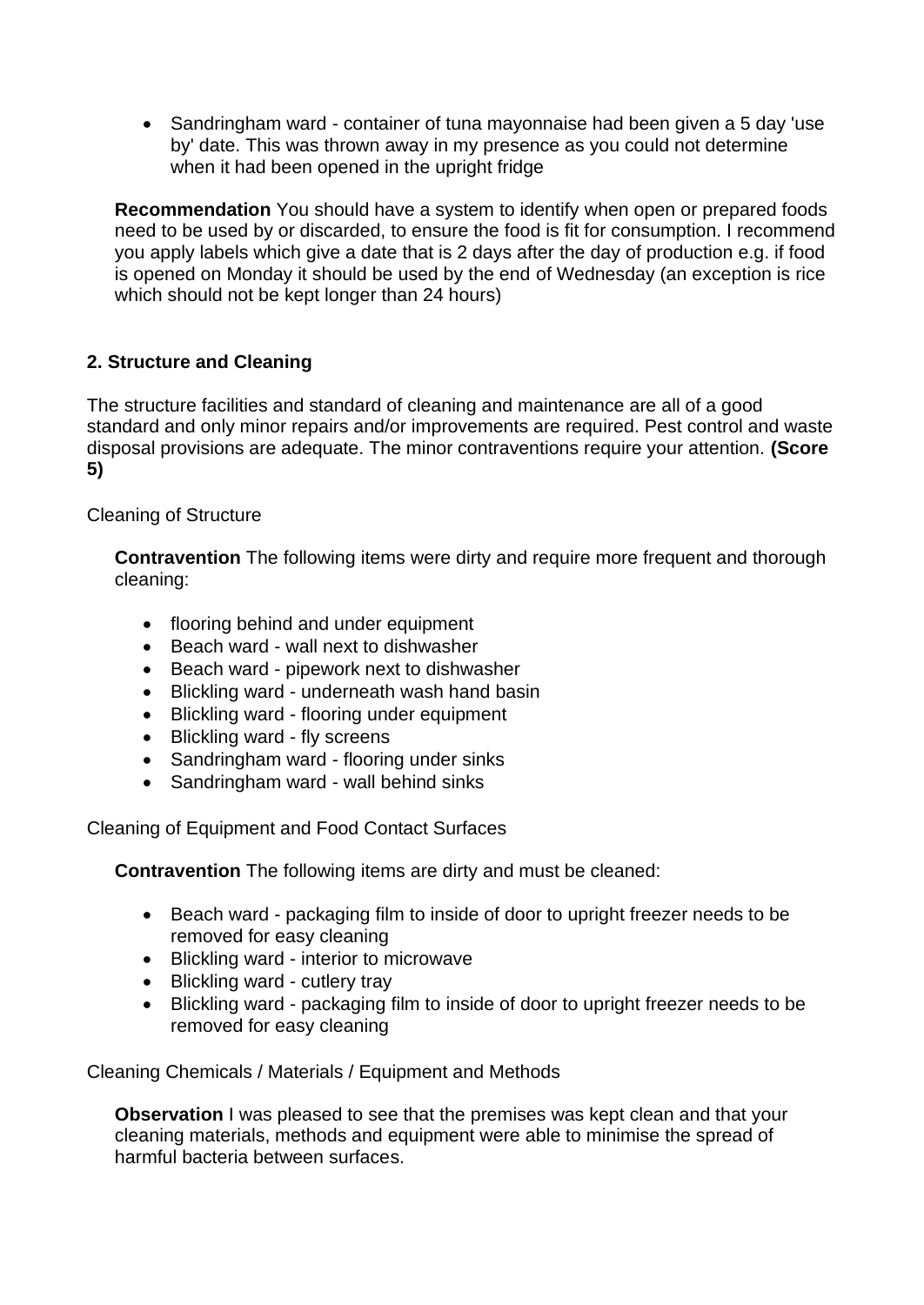**Maintenance** 

**Observation** You are maintaining the premises in good condition.

Facilities and Structural provision

**Observation** I was pleased to see the premises had been well maintained and that adequate facilities had been provided.

Pest Control

**Observation** You have a pest control contract in place and there is no evidence of pest activity on the premises.

#### **3. Confidence in Management**

There are generally satisfactory food safety controls in place although there is evidence of some non-compliance with the law. The contraventions require your attention; although not critical to food safety they may become so if not addressed. **(Score 10)**

Type of Food Safety Management System Required

**Observation** You were monitoring (and recording) the temperatures of your fridges and freezers as well as the temperature of cooked/hot-held food and could demonstrate effective systems for controlling bacterial growth and survival.

Proving Your Arrangements are Working Well

**Contravention** The following matters are needed in order to demonstrate your food safety management system is working as it should:

• records i.e tasks were being ticked before task done i.e cleaning after supper

**Traceability** 

**Observation** Your records were such that food could easily be traced back to its supplier.

Waste Food and other Refuse

**Observation** You had measures in place to dispose of waste food appropriately and were employing the services of an approved waste contractor.